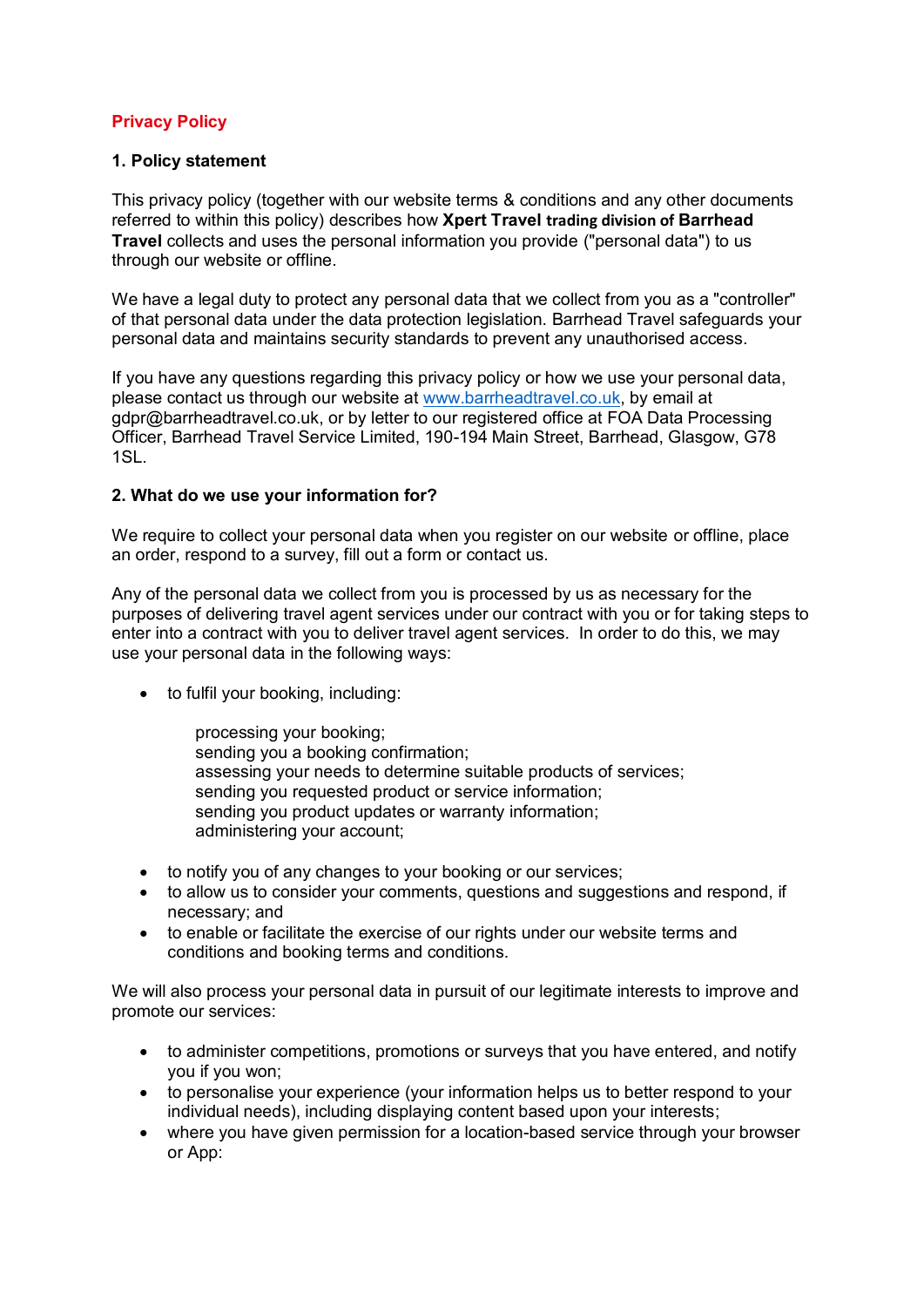displaying content based upon your location; checking you in to a store or other location to enable you to earn loyalty rewards or let know where you are; providing you with local search results; providing you with special local offers enabling designated to track your location mapping routes and provide directions to locations that you specify; enabling you to share your location with friends

- to improve our website (we continually strive to improve our website offerings based on the information and feedback we receive from you);
- to improve customer service (your information helps us to more effectively respond to your customer service requests and support needs), including by conducting research and analysis; and
- to display advertising on our website / App or manage our advertising on other websites / Apps with our ad network partner who uses technologies to collect nonpersonally identifiable information about your activities on this website / App and other websites / Apps to provide you targeted advertising based upon your interests.

We may also be required to process your personal data to comply with our legal obligations under ABTA membership / CAA ATOL requirements.

Failure to provide your personal data when making a booking will mean that we will not be able to process your booking.

## **3. What information do we collect?**

We may collect the following personal data from you through our website / App:

- **contact information**, such as name, email address, mailing address, phone number;
- **billing information**, such as credit card number and billing address;
- **usage activity**, about how you interact with us such as purchase history, what content you viewed, and which areas of our website / App you visited;
- **device information**, such as your IP address, browser type, referring / exit pages, operating system, mobile device ID, device type, cookies and mobile service carrier;
- **location-based data**, where permitted by you through your browser [such as information about the wi-fi routers closest to you and the mobile phone IDs of the towers closest to you];
- **information about your business**, such as company name, company size and business type; and
- **demographic information**, such as household income, age, education, gender, interests and post code.

However, you may visit our website anonymously by changing the settings on your browser.

### **4. Do we disclose any information to outside parties?**

Acting as a travel agent, we will pass your personal data onto any third-party tour operator / travel company as necessary to complete your booking.

Your personal data may be accessed by or given to our staff, contractors and agents who assist us or act on our behalf: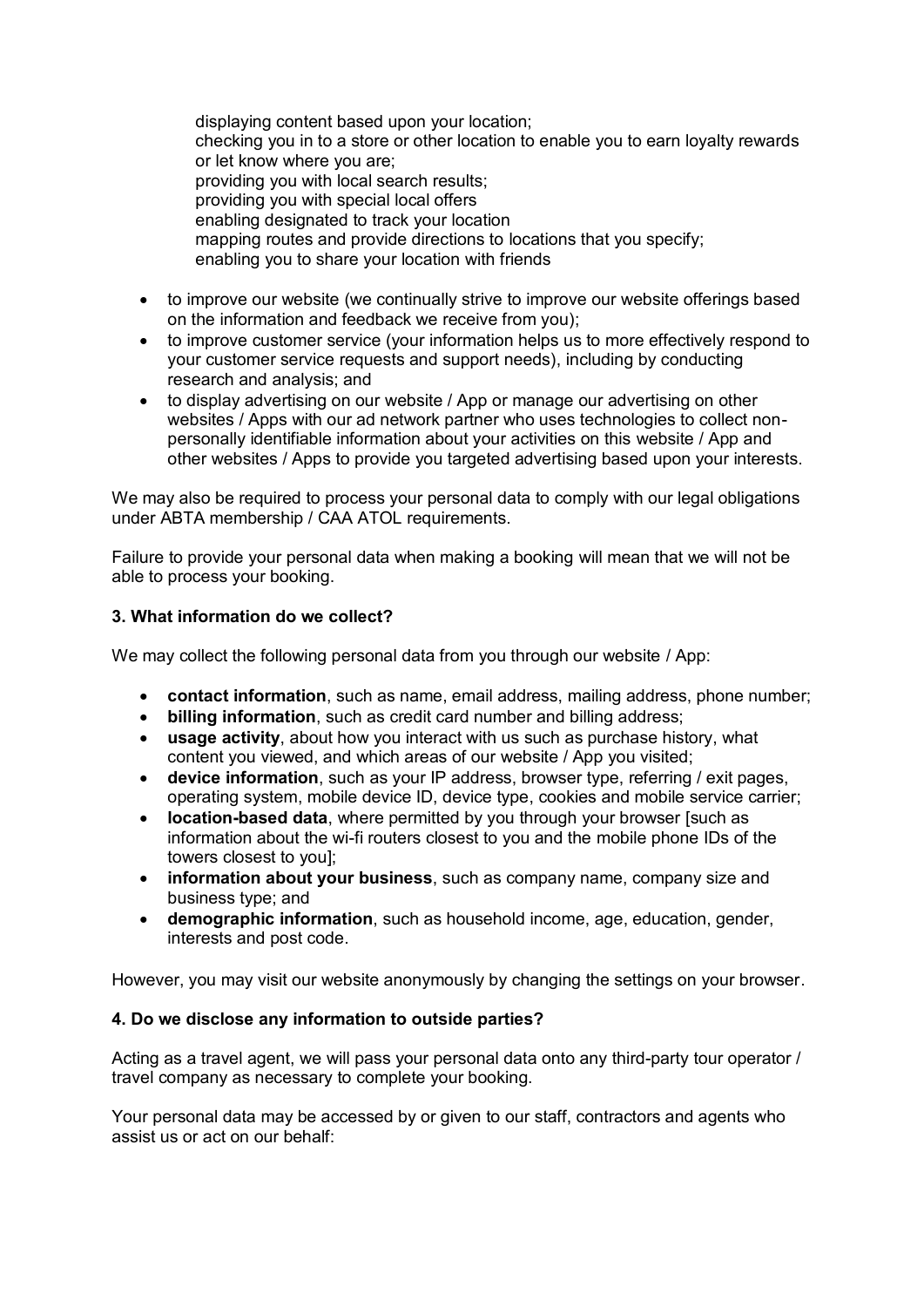- to operate our website / App, conduct our business as a travel agent, including delivering services to you;
- to protect the rights, property and safety of Barrhead Travel, our customers or others, including for the purposes of fraud protection and credit risk reduction, or responding to a government request;
- in the event that we sell or buy any business or assets, in which case, we may disclose personal data held about our customers to the prospective seller or buyer of such business or assets
- in respect of a merger, acquisition, or sale of all or a portion of Barrhead Travel's assets, in which case personal data held about our customers will be one of the transferred assets; or
- as required by law to comply with any legal obligation or in order to enforce or apply our website terms and conditions, service agreement or other agreement.

Your personal data, whether public or private, will not be sold, exchanged, transferred, or given to any other company for any reason whatsoever, without your consent, other than for the express purpose of delivering the purchased product or service requested.

Your personal data is held on our computer records and paper records in the [UK / EU].

Your personal data may be transferred outside of the EU for the purpose of providing you with the travel products you are booking, depending on the supplier whom you are booking with.

### **5. How do we protect your information?**

The security of your personal data is important to us. We implement a variety of security measures to maintain the safety of your personal data when you make a booking or enter, submit, or access your personal data.

We offer the use of a secure server. All supplied commercially sensitive / credit information is transmitted via Secure Socket Layer (SSL) technology and then encrypted into our database only to be accessed by those authorised with special access rights to our systems who are required to keep the information confidential.

We follow generally accepted industry standards to protect your personal data, both during transmission and once we receive it, against unauthorised or unlawful processing and accidental loss, destruction or damage. Unfortunately, the transmission of information via the internet is not completely secure. Although we take reasonable endeavours to protect your personal data, we cannot guarantee the security of your personal data transmitted through our website / App, any transmission is at your own risk.

### **6. How long do we keep your information?**

We will retain your information for as long as your account is active or as needed to provide you services. If you wish to cancel your account or request that we no longer use your information to provide you services, contact us at www.barrheadtravel.co.uk. We will retain and use your information as necessary to comply with our legal obligations, resolve disputes, and enforce our agreements.

### **7. Third party links**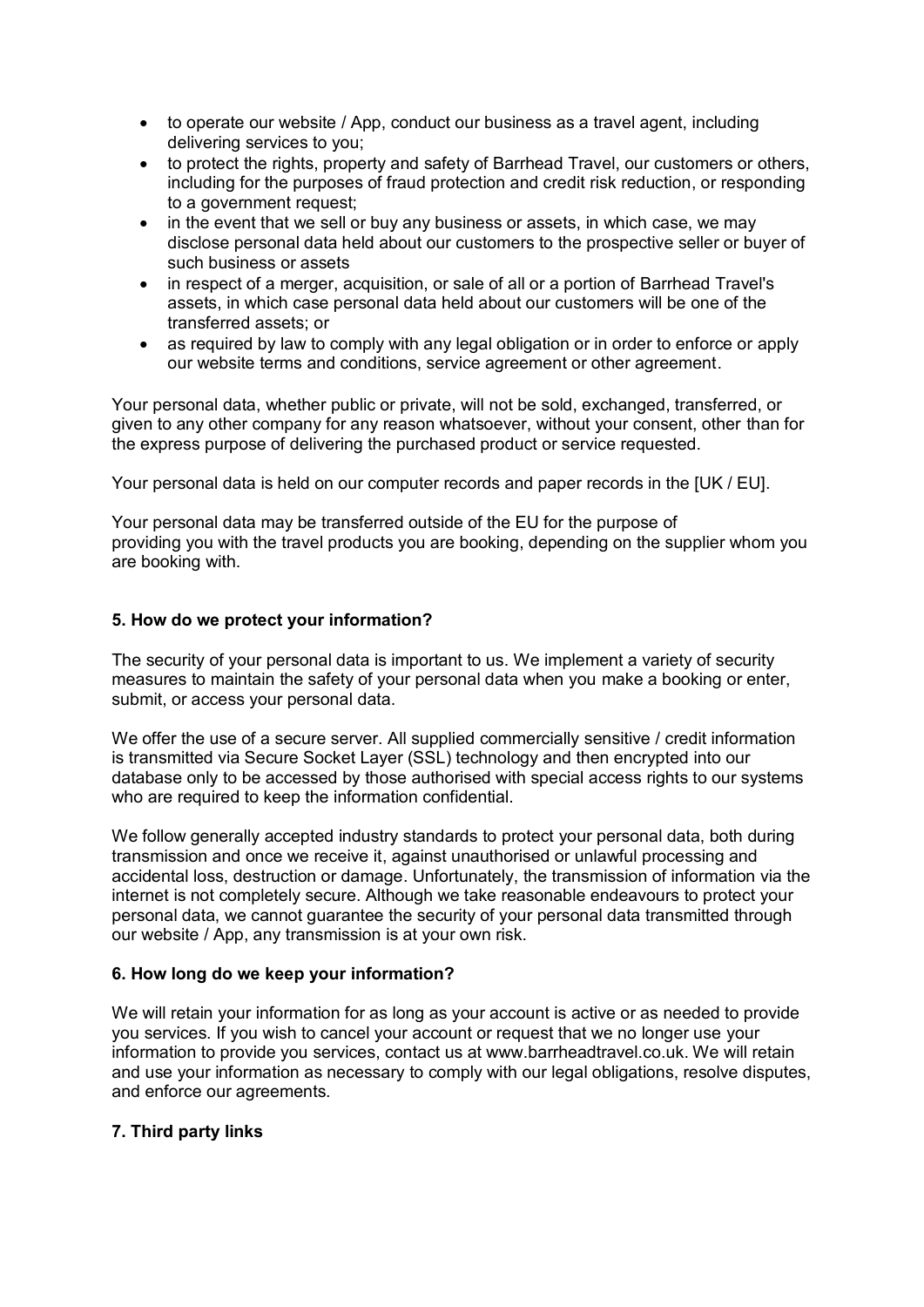Our website features links to other websites - including all the links on our 'links' pages. This privacy policy applies only to Barrhead Travel.

Other websites have their own privacy policies and when clicking through to another website / App we strongly recommend reading its privacy policy, especially as the way in which personal data may be collected from you may vary.

Please note that links to these external websites / Apps are not covered by our ABTA membership, ATOL membership or any of our other memberships / associations. Any views or opinions along with special offers and promotions on external websites / Apps may not represent the product offering / opinion or special offers at Barrhead Travel or its associated brands.

### **8. Social Networks**

We enable you to create a profile, and share information such as messages, photos, and videos with others within your network through our website. We cannot control the actions of others with whom you may choose to share your pages and information. Also, we cannot guarantee that the content you post on our website / App will not be viewed by others outside your network.

## **9. Other Information**

Our Forum offers publicly accessible blogs or community forums. You should be aware that any information you provide in these areas may be read, collected, and used by others who access them. To request removal of your personal data from our blog or community forum, contact us at gdpr@barrheadtravel.co.uk. In some cases, we may not be able to remove your personal data, in which case we will let you know if we are unable to do so.

### **10. Your rights**

You have the following rights under the data protection legislation in relation to your personal data held by us:

- the right to request access to your personal data held by us;
- where any of the personal data we hold about you is inaccurate or incomplete, the right to request that such personal data is rectified;
- the right to request that we erase your personal data (subject to conditions); and
- the right to restrict and / or object to the processing your personal data by us in certain circumstances.
- the right to obtain and reuse the personal data that we hold about you for your own purposes in certain circumstances;
- where we undertake any automated decision-making and profiling, you have certain rights in relation to such processing

If you wish to exercise any of the above rights, please contact us on gdpr@barrheadtravel.co.uk providing details of your request.

If you are dissatisfied with our data processing activities, you have the right to complain to the Information Commissioner's Office at www.ico.org.uk